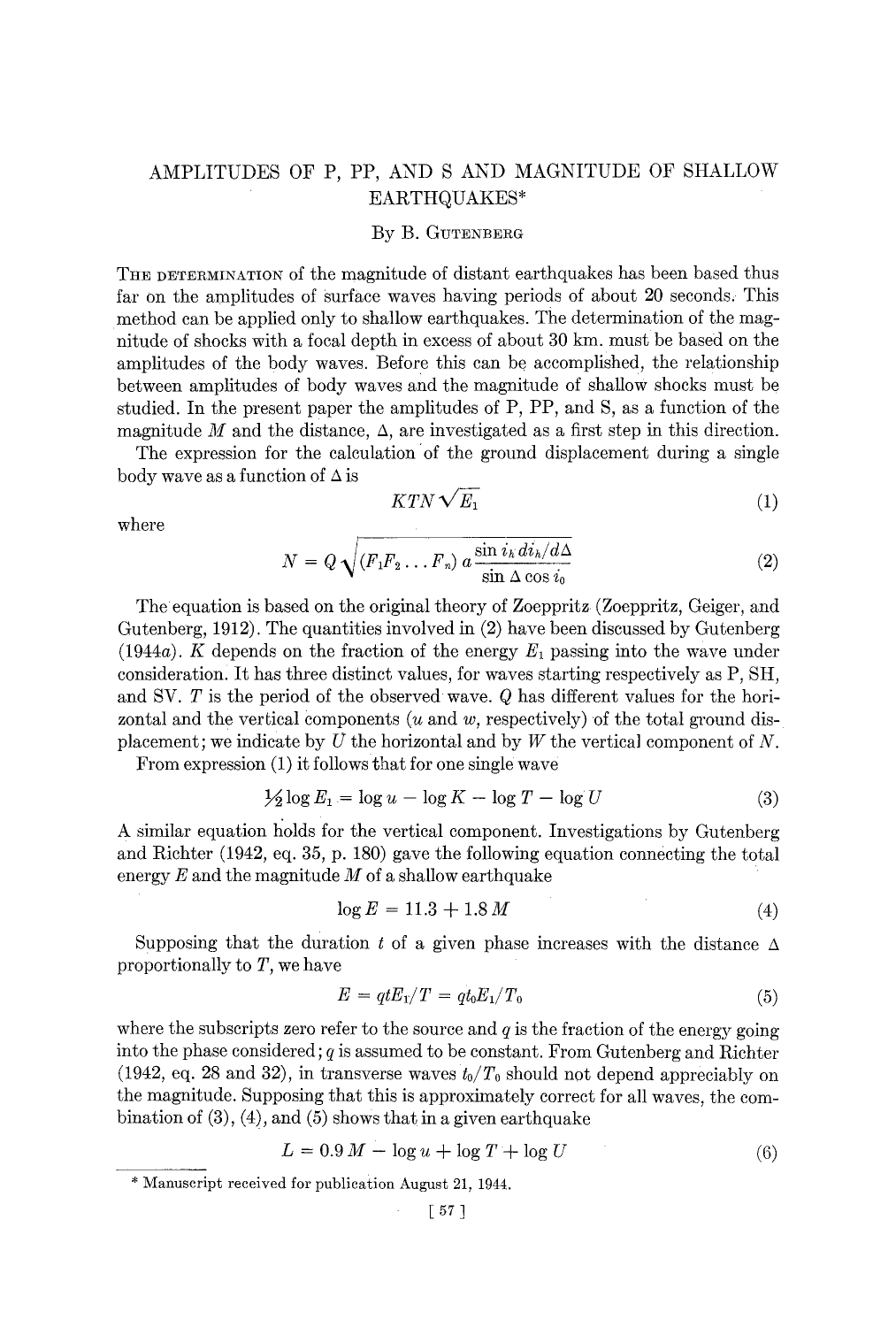should have a nearly constant value for all waves starting as P waves, another for all starting as SV, and a third for those starting as SH. These constants L depend on the fractions of energy distributed among the fundamental types of waves. For practical purposes it has been assumed that there is one constant  $C$  in all shocks for P waves and another for all S waves (combined SV and SH) given by

$$
C = Y - 0.1 (M - 7) + \log T \tag{7}
$$

where

$$
Y = M - \log u + \log U = M - \log w + \log W \tag{8}
$$

As most shocks for which the amplitudes of body waves at distant stations can be studied have magnitudes between 6 and 8, the absolute value of  $0.1(M - 7)$  rarely exceeds 0.1.

One way to use equation (7) would be to tabulate observed ground amplitudes  $(u,$  horizontal, or w, vertical) as a function of  $\Delta$  together with their respective periods  $T$  for shocks of known magnitudes  $M$  and to calculate for the horizontal components

$$
A = C - \log U = M - \log u - 0.1(M - 7) + \log T \tag{9}
$$

and a similar expression for the vertical components. The mean curves of A as a function of  $\Delta$  can then be used in the calculation of M, if u or w and T at a given distance are known from seismograms. However, it was considered preferable first to calculate U and W from equation  $(2)$  and use the observations to find the constants  $C$  as well as corrections to the calculated  $U$  and  $W$ , since this gives a valuable check on the theory, and then to set up tables for  $A$  as a final step.

Equation (2) contains the absorption factor

$$
a = e^{-kD} \tag{10}
$$

for body waves. The absorption coefficient  $k$  is here assumed to be constant along the whole path  $D$  of the waves. The best way to find  $k$  is to use amplitudes of two waves  $x$  and  $y$  on the same seismogram which have traveled over paths with as different length  $D$  as possible. Good results, therefore, are expected if P, P'P', and  $P'P'P'$  are used. If H is the amplitude ratio of x and y, calculated from equations (1) and (2) neglecting the absorption (for tables, see Dana, 1944) but including the effect of differences in the periods  $T$ , and  $r$  the observed ratio, equations (1), (2), and (10) give

$$
k = 2(\log H - \log r)/(D_x - D_y)\log e \tag{11}
$$

For observations, records of the short-period and long-period vertical Benioff instruments at Pasadena and its auxiliary stations and of the short-period verticals at Tucson, Arizona (courtesy of the U.S. Coast and Geodetic Survey), were used. Amplitudes of phases at distances within about 5° of a focal point were not included in the measurements. The results are as follows :

| Phases used      | Number of<br>observations | Average $k$<br>per km. |                    | Standard error of:<br>result one observation |
|------------------|---------------------------|------------------------|--------------------|----------------------------------------------|
|                  | - 56                      | 0.00012                | 0.00001            | 0.00007                                      |
| $P'P'P'$ and $P$ | -37                       | 0.00011<br>0.00012     | . റ നവി<br>0.00003 | 0 00004<br>0.00011                           |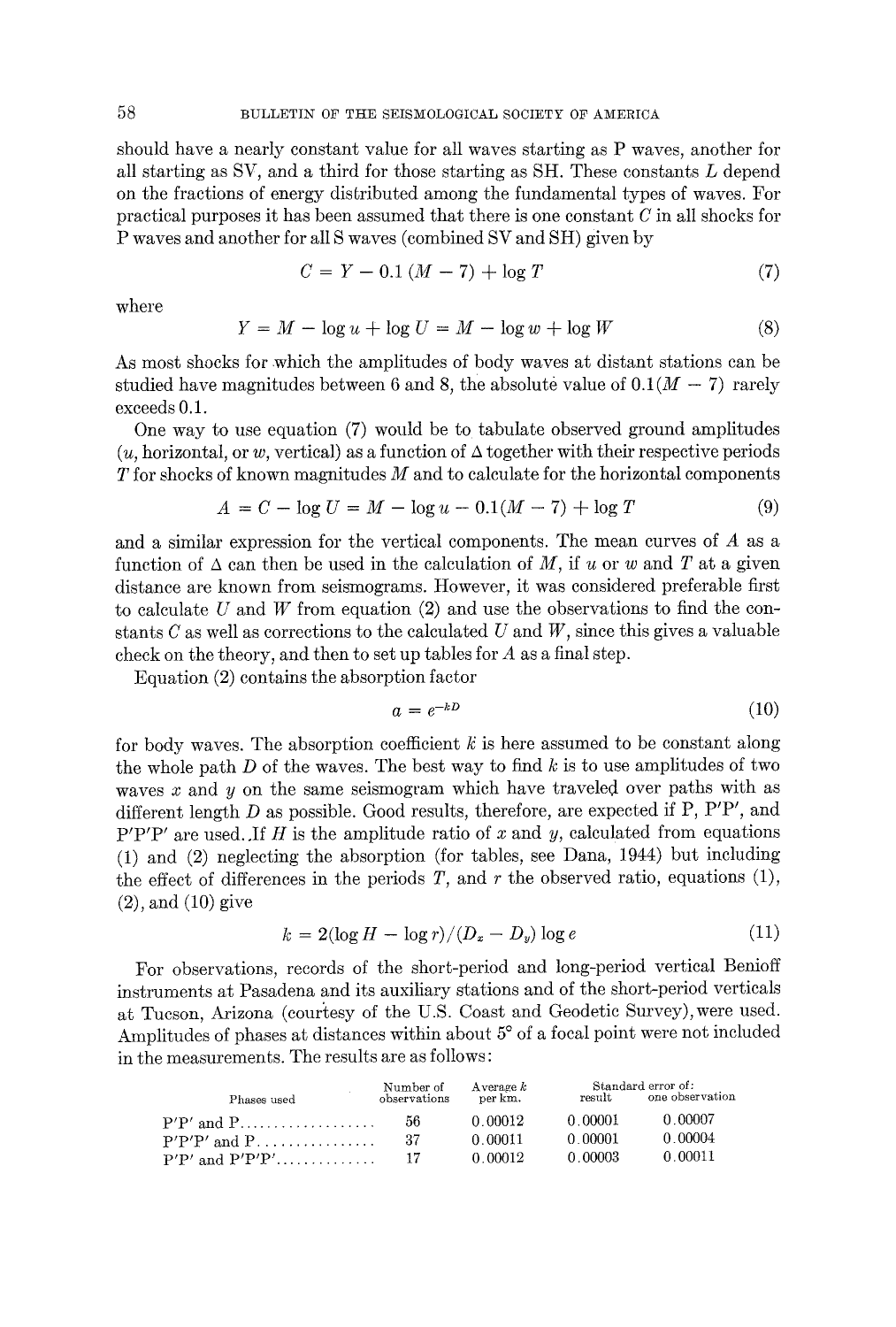In general, measurements used for the last line were not included in calculations of the first two. The agreement among the three lines indicates that the difference between the absorption of P waves in the mantle of the earth and in the core is small. The resulting  $k = 0.00012$  equals that found previously for G waves (very long surface shear waves). It seems, therefore, that for all those earthquake waves

| TABLE 1                                                                        |
|--------------------------------------------------------------------------------|
| CALCULATED VALUES OF U AND W (EQUATION 2) AND CORRECTIONS AS A FUNCTION OF THE |
| DISTANCE $\Delta$ in Degrees                                                   |

|                            |                                                                                           |              | Calculated values        |        |                       |                                       | Corrections |          |
|----------------------------|-------------------------------------------------------------------------------------------|--------------|--------------------------|--------|-----------------------|---------------------------------------|-------------|----------|
| $\Delta$                   |                                                                                           | $\mathbf{P}$ | PP                       |        | S                     | $\mathbf{P}$                          | PP          | S        |
|                            | U                                                                                         | W            | U                        | W      | $\boldsymbol{U}_{\_}$ | $\boldsymbol{U}$ and $\boldsymbol{W}$ | $U$ and $W$ | U        |
| $15.$                      | $+0.30$                                                                                   | $+0.40$      | $\mathbf{r}$ is a set of | .      | $+0.7$                | $-0.1$                                | .           | $-0.3$   |
| 20.                        | $+0.12$                                                                                   | $+0.24$      | .                        | .      | $+0.5$                | $-0.4$                                | .           | $-0.2$   |
| 24.                        | $-0.02$                                                                                   | $+0.15$      | .                        | .      | $+0.3$                | $-0.4$                                | .           | 0.0      |
|                            | $-0.21$                                                                                   | 0.00         | 1.1.1.1                  | .      | $+0.1$                | $-0.2$                                | $\cdots$    | $+0.1$   |
| 32.                        | $-0.43$                                                                                   | $-0.19$      | $-0.3$                   | $-0.1$ | $-0.1$                | $-0.1$                                | $-0.4$      | $+0.2$   |
| $36. \ldots \ldots \ldots$ | $\bf -0.64$                                                                               | $-0.40$      | $-0.3$                   | $-0.1$ | $-0.2$                | 0.0                                   | $-0.4$      | $+0.1$   |
|                            | $-0.82$                                                                                   | $-0.57$      | $-0.4$                   | $-0.2$ | $-0.4$                | $+0.2$                                | $-0.2$      | $+0.1$   |
| 44.                        | $-0.43$                                                                                   | $-0.18$      | $-0.4$                   | $-0.3$ | $-0.4$                | $-0.2$                                | $-0.1$      | $+0.1$   |
| 48.                        | $-0.55$                                                                                   | $-0.27$      | $-0.5$                   | $-0.3$ | $-0.2$                | $-0.2$                                | 0.0         | $-0.1$   |
| $52.$                      | $-0.72$                                                                                   | $-0.42$      | $-0.6$                   | $-0.4$ | $-0.3$                | $-0.1$                                | $+0.1$      | $-0.1$   |
| $56.$                      | $-0.85$                                                                                   | $-0.51$      | $-0.6$                   | $-0.4$ | $-0.4$                | $+0.1$                                | $-0.2$      | $+0.1$   |
| $60.$                      | $-0.92$                                                                                   | $-0.58$      | $-0.8$                   | $-0.5$ | $-0.2$                | $+0.1$                                | $-0.2$      | $-0.3$   |
| $64.$                      | $-0.80$                                                                                   | $-0.43'$     | $-0.9$                   | $-0.7$ | $-0.3$                | 0.0                                   | $-0.1$      | $-0.4$   |
|                            | $-0.72$                                                                                   | $-0.33$      | $-0.9$                   | $-0.7$ | $-0.4$                | $-0.2$                                | 0.0         | $-0.1$   |
| $72.$                      | $-0.82$                                                                                   | $-0.41$      | $-1.1$                   | $-0.8$ | $-0.9$                | $-0.2$                                | $+0.1$      | $+0.1$   |
| $76.$                      | $-1.15$                                                                                   | $-0.72$      | $-1.2$                   | $-1.0$ | $-0.9$                | 0.0                                   | $+0.3$      | $+0.4$   |
| $80$                       | $-1.05$                                                                                   | $-0.57$      | $-1.2$                   | $-1.0$ | $-0.8$                | $+0.2$                                | $+0.3$      | $+0.2$   |
| 84.                        | $-1.15$                                                                                   | $-0.68$      | $-0.8$                   | $-0.6$ | $-0.7$                | $+0.1$                                | $-0.3$      | $+0.1$   |
| 88.                        | $-1.30$                                                                                   | $-0.77$      | $-0.9o$                  | $-0.6$ | $-0.5$                | $+0.1$                                | $-0.2$      | $-0.1$   |
| $92.$                      | $-1.10$                                                                                   | $-0.58$      | $-0.9$                   | $-0.6$ | $-0.4$                | $+0.1$                                | 0.0         | $-0.3$   |
| $96.$                      | $-1.5$                                                                                    | $-0.8$       | $-1.0$                   | $-0.7$ | $-0.6$                | $+0.1$                                | $+0.1$      | $-0.2$   |
|                            | $-1.8$                                                                                    | $-1.1$       | $-1.0$                   | $-0.7$ | $-0.9$                | $+0.1$                                | 0.0         | 0.0      |
|                            | $\mathcal{L}(\mathcal{L}(\mathcal{L},\mathcal{L},\mathcal{L}))$                           | .            | $-1.3$                   | $-1.0$ | .                     | $\ldots$                              | $+0.2$      | $\ldots$ |
|                            | $\mathcal{L}^{\mathcal{L}}$ , $\mathcal{L}^{\mathcal{L}}$ , $\mathcal{L}^{\mathcal{L}}$ , | $\cdots$     | $-1.1$                   | $-0.7$ | a a cona              | .                                     | $+0.1$      | .        |
| $160$                      | .                                                                                         | .            | $-1.3$                   | $-0.8$ | .                     | .                                     | $+0.2$      | .        |
| $176.$                     | $\alpha$ , $\beta$ , $\beta$                                                              | .            | $-1.3$                   | $-0.8$ | .                     | $\cdots$                              | $+0.2$      | .        |

which are not much affected by crustal layers the absorption is about the same. This is confirmed by the final findings with respect to the change of amplitudes of PP and S with distance. PP should show a systematic error in the calculated amplitudes, increasing with distance, if an incorrect value of  $k$  is used. As the error in magnitudes calculated from PP at distances approaching 20,000 km. apparently does not exceed  $\pm 0.2$  on the average, it follows that the error in k probably is within  $\pm 0.00005$  per km. Though this is a wider limit of error than those given above, it is important as an independent check not involving waves through the core.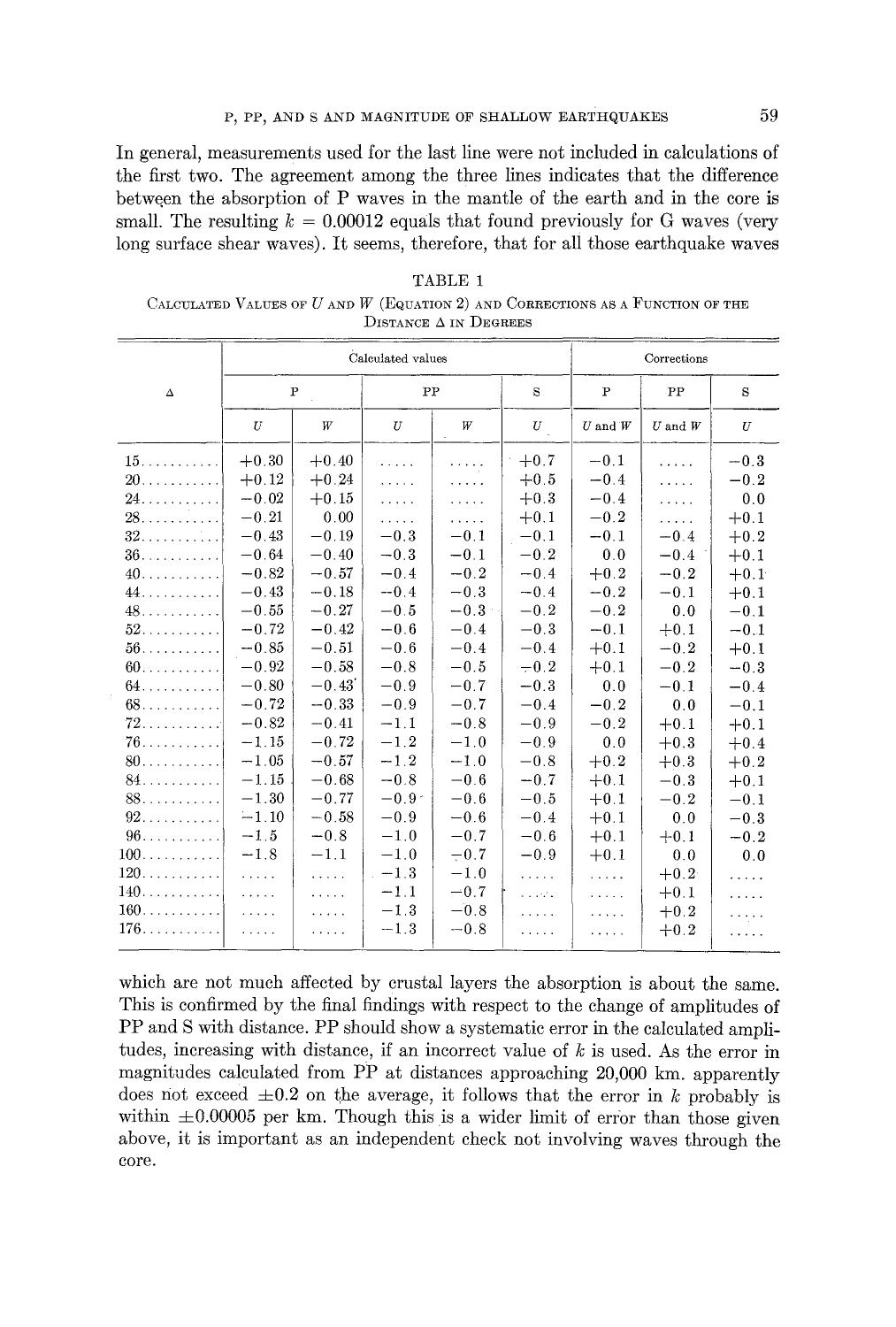Equation (2) can now be used to calculate the components U and W of N. With the value of k just found, a can be calculated from equation  $(10)$ ; F (for PP only) and Q were taken from Gutenberg (1944a). It was assumed that  $i_0 = i_h$ ; and i as a function of  $\Delta$  was calculated from the travel times of Gutenberg and Richter (1939), assuming a velocity of 5.6 km/sec, for longitudinal and of 3.26 km/sec, for

#### TABLE 2

CORRECTIONS TO BE ADDED TO THE LOGARITHM OF THE CROUND AMPLITUDES OF BODY WAVES IN THE CALCULATION OF EARTHQUAKE MAGNITUDES OF TELESEISMS

(Last column, correction for the maximum, for comparison,  $n =$  number of observations;  $s =$  standard error of one observation;  $e =$  standard error of the correction)

| Station<br>Correction<br>Correction<br>$\pmb{e}$<br>à.<br>$\boldsymbol{n}$<br>$\bf g$<br>$\pmb{e}$<br>$\boldsymbol{n}$<br>$\boldsymbol{s}$                       | Surface<br>waves                         |
|------------------------------------------------------------------------------------------------------------------------------------------------------------------|------------------------------------------|
|                                                                                                                                                                  |                                          |
| $-0.2$<br>14<br>0.1<br>0.4<br>Alicante<br>$\cdots$<br>$\cdots$<br>$\cdots$<br>. .                                                                                | $\ddotsc$                                |
| 0.3<br>$-0.1$<br>$\overline{4}$<br>$+0.1$<br>0.1<br>0.4<br>0.6<br>$\overline{4}$<br>Almería                                                                      | $\cdots$                                 |
| 0.0<br>15<br>0.1<br>0.3<br>0.2<br>Belgrade<br>0.0<br>9<br>0.4                                                                                                    | $\cdots$                                 |
| $\overline{7}$<br>0.2<br>$-0.1$<br>0.1<br>$Budapest$<br>$\ddotsc$<br>$\cdots$<br>$\cdots$<br>. .                                                                 | 1.111                                    |
| 38<br>0.1<br>0.6<br>$+0.1$<br>$-0.1$<br>30<br>0.1<br>0.4<br>Cartuja                                                                                              | 0.0                                      |
| 7<br>0.2<br>0.5<br>$+0.1$<br>Chicago (USCGS)<br>$\ldots$ .<br>$\cdots$<br>$\cdots$<br>$\ddot{\phantom{a}}$                                                       | $\ldots$                                 |
| 5<br>0.2<br>0.4<br>0.0<br>$Chiufeng$<br>$\ldots$<br>$\sim 10$<br>$\cdots$<br>$\ddot{\phantom{a}}$                                                                | 0.0                                      |
| 9<br>0.1<br>0.2<br>$-0.2$<br>$De Bilt$<br>$\ldots$ .<br>$\ldots$<br>$\cdots$<br>$\ddot{\phantom{0}}$                                                             | $-0.2$                                   |
| 0.6<br>$\overline{4}$<br>0.2<br>$+0.2$<br>$\text{For} \text{dham} \dots \dots \dots \dots$<br>.<br>$\sim$ $\sim$ $\sim$<br>$\sim$<br>$\ddot{\phantom{0}}$        | $\sim$ .                                 |
| 0.04<br>0.4<br>$+0.2$<br>57<br>0.05<br>0.4<br>$+0.2$<br>94<br>Göttingen                                                                                          | $\mathbf{r} \left( \mathbf{r} \right)$ . |
| 9<br>0.2<br>0.1<br>$-0.4$<br>Hamburg<br>1.1.1.1<br>$\cdots$<br>$\mathbf{1}$<br>$\ddot{\phantom{a}}$                                                              | $-0.2$                                   |
| 0.4<br>0.05<br>121<br>0.04<br>0.4<br>$+0.2$<br>61<br>$+0.2$<br>$Jena$                                                                                            | $\cdots$                                 |
| 0.07<br>0.05<br>$+0.3$<br>0.4 <sup>3</sup><br>60<br>0.4<br>40<br>$+0.2$<br>La Paz                                                                                | $+0.1$                                   |
| 27<br>0.07<br>0.4<br>$-0.1$<br>Leipzig.<br>$\mathbb{R}^n$ , $\mathbb{R}^n$<br>$\mathbf{1}$<br>$\sim 100$<br>$\sim$ $\sim$                                        | $-0.1$                                   |
| 0.1<br>0.3<br>9<br>$-0.3$<br>$M$ ünchen $\ldots$<br>$\ldots$<br>a a s<br>$\ddotsc$<br>$\sim 10^{-1}$                                                             |                                          |
| 7<br>0.2<br>0.0<br>0.1<br>$\ldots$<br>Ottawa<br>$\sim 100$<br>$\sim$ $\sim$ $\sim$<br>$\ddot{\phantom{0}}$                                                       | 0.0                                      |
| 0.2<br>6<br>$-0.3$<br>0.1<br>$Paris \ldots $<br>$\mathcal{L}(\mathcal{L}(\mathcal{L},\mathcal{L},\mathcal{L}))$<br>$\cdots$<br>$\sim$ $\sim$ $\sim$<br>$\ddotsc$ | $\ldots$                                 |
| 0.1<br>0.2<br>0.1<br>0.4<br>$(+0.3)$<br>14<br>$\overline{4}$<br>$-0.2$<br>$Potsdam$                                                                              | 0.0                                      |
| 0.3<br>86<br>0.05<br>$+0.5$<br>10<br>0.1<br>0.4<br>$+0.1$<br>$Riverview$                                                                                         | $+0.2$                                   |
| 16<br>0.1<br>0.5<br>$-0.1$<br>1.2.1.1.1<br>$\ldots$<br>$\sim$ $\sim$ $\sim$<br>$\ddot{\phantom{a}}$                                                              | $+0.1$                                   |
| $(-0.1)$<br>-3<br>0.3<br>0.3<br>0.4<br>14<br>0.1<br>$-0.1$<br>$Toledo$<br>$\mathcal{L}^{\mathcal{L}}$                                                            | 0.0                                      |
| 0.1<br>0.3<br>9<br>$-0.2$<br>$Wien$<br>.<br>$\cdots$<br>$\ddot{\phantom{0}}$<br>$\mathbf{A}$                                                                     |                                          |
| 0.2<br>$(+0.6)$<br>0.3<br>0.2<br>$\overline{4}$<br>0.1<br>$(+0.1)$<br>4<br>$Zi$ -ka-wei                                                                          | $+0.3$                                   |
| 6<br>0.3<br>0.1<br>$-0.1$<br>Zurich $\ldots \ldots \ldots$<br>.<br>$\ldots$<br>.<br>$\ddot{\phantom{0}}$                                                         | .                                        |

transverse waves near the surface. Errors introduced by this assumption can scarcely affect the logarithm of the calculated amplitudes by more than 0.2. Moreover, this error does not change very much with distance, and, consequently, affects the resulting constant  $C$  in equation  $(7)$  more than the individual residuals in the calculation. However, it must be considered that for waves having periods of a very few seconds the wave length is definitely less than the thickness of the granitic layer, while for those with periods of 10 or more seconds it exceeds it. Thus, scattering of residuals may be increased by assuming the same angle of incidence at a given distance for waves with different periods. Characteristic calculated values of  $U$  and W for P, PP, and S (using  $di/d\Delta$  in degrees per degree) are given in table 1.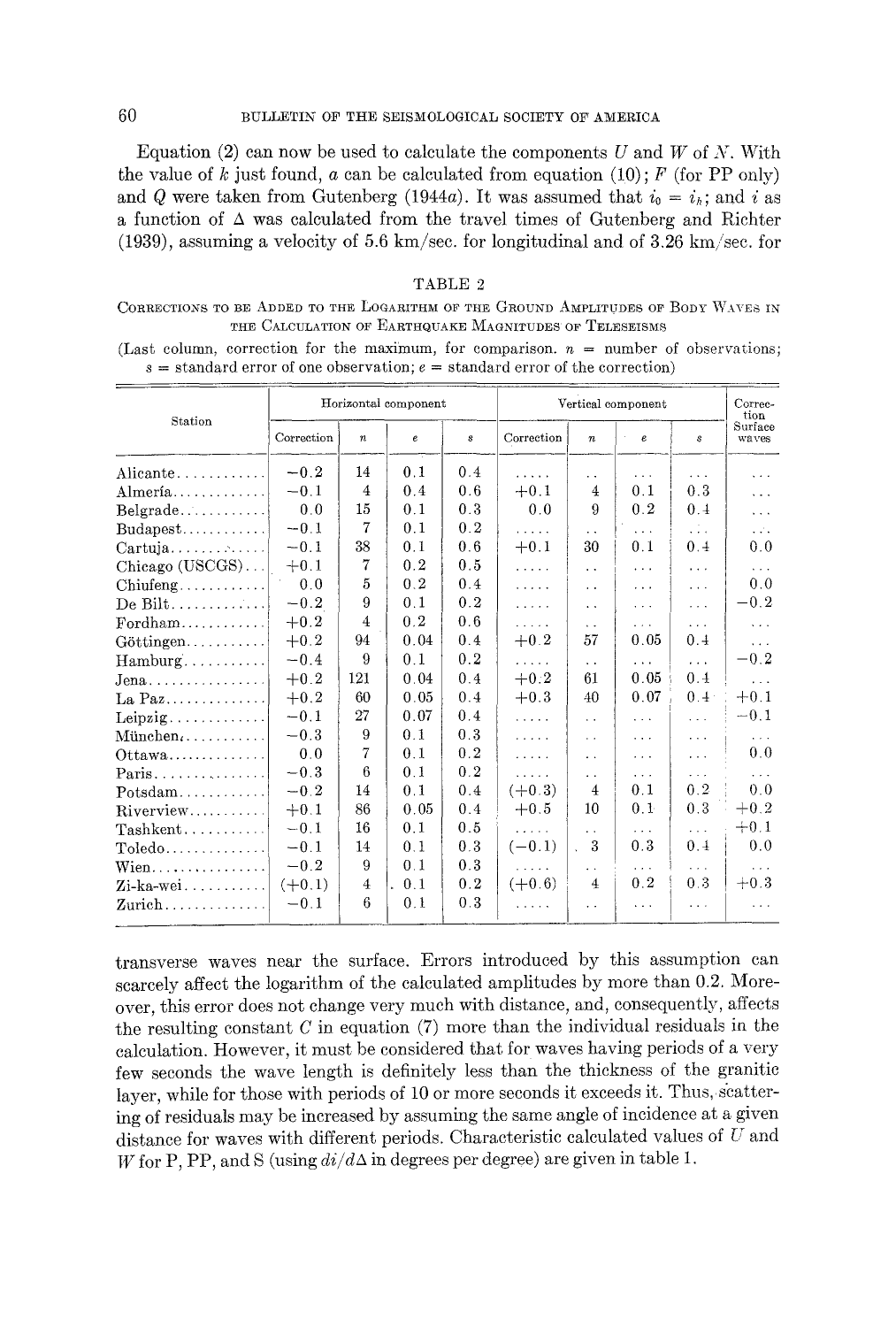Observations were taken from routine station bulletins, most of which are listed in table 2, and from publications of special measurements made for other purposes, including those of the San Francisco earthquake of 1906 (Reid, 1910), the South German earthquake of 1911 (Gutenberg, 1915), the Eureka earthquake of 1922 (Maeelwane, 1923), the Tokyo earthquake of 1923 (Gutenberg, 1925), the Montana earthquake of 1925 (Byerly, 1926), and the Alaskan earthquake of 1927 (Sommer, 1931). The first two were not included in the calculation of residuals, as the magnitude of these shocks was not considered to be known accurately enough. From all other data, C was found, using in equations (7) and (8) the magnitudes determined from surface waves, T and u (or w) as given in the reports,  $\Delta$  from the determination of the epicenter considered best, and  $U$  (or  $W$ ) from table 1. As preliminary corrections of amplitudes (to be applied on account of instrumental inaccuracies and variability of ground at various stations), those found for the surface waves (Gutenberg, 1945) were used whenever possible. The following average values of C resulted (number of data in table 3) :

|                 |                 | PP              |                 |                 |  |
|-----------------|-----------------|-----------------|-----------------|-----------------|--|
|                 | W               |                 | 'W              |                 |  |
| $6.34 \pm 0.03$ | $6.51 \pm 0.03$ | $6.34 \pm 0.03$ | $6.48 \pm 0.04$ | $6.29 \pm 0.03$ |  |

Theoretically, the first four values should be equal; but the last may be different. Actually, the horizontal components of P and PP lead to the same value of  $C$  within the limits of error, and the vertical components to another, about 0.15 greater. This is certainly within the systematic errors. Possibly, on the average, the vertical ground amplitudes were reported too small relative to the horizontal amplitudes by about 30 per cent (the antilog of  $-0.15$  is 0.7). This would not be surprising, since most of the data for vertical amplitudes are based on records of mechanically recording instruments, some with rather small mass; frequently, the friction is not properly considered in calculating amplitudes from records of such instruments. On the other hand, the value of  $C$  for the S waves is so close to that for P that one and the same constant  $C$  was assumed for all waves. As in general only one decimal is used in the ealeulations, it was decided to take

$$
C = 6.3 \tag{12}
$$

and to take care of the differences, especially those for the vertical components, in the station corrections to be discussed below.

From the fact that  $C$  is about equal for P and S waves, it follows that on the average the original energy in the longitudinal and transverse waves is roughly equal. Within observational errors this agrees with the earlier findings of Gutenberg (Geiger and Gutenberg, 1912, p. 665) that near the source both types of waves appear to have equal amplitudes. According to a hypothesis stated by Wieehert (Geiger and Gutenberg, 1912, footnotes on pp. 647 and 665), fracturing along a fault surface in a tectonic earthquake gives rise simultaneously to P and S waves which have initially identical amplitudes, periods, and energy. In their propagation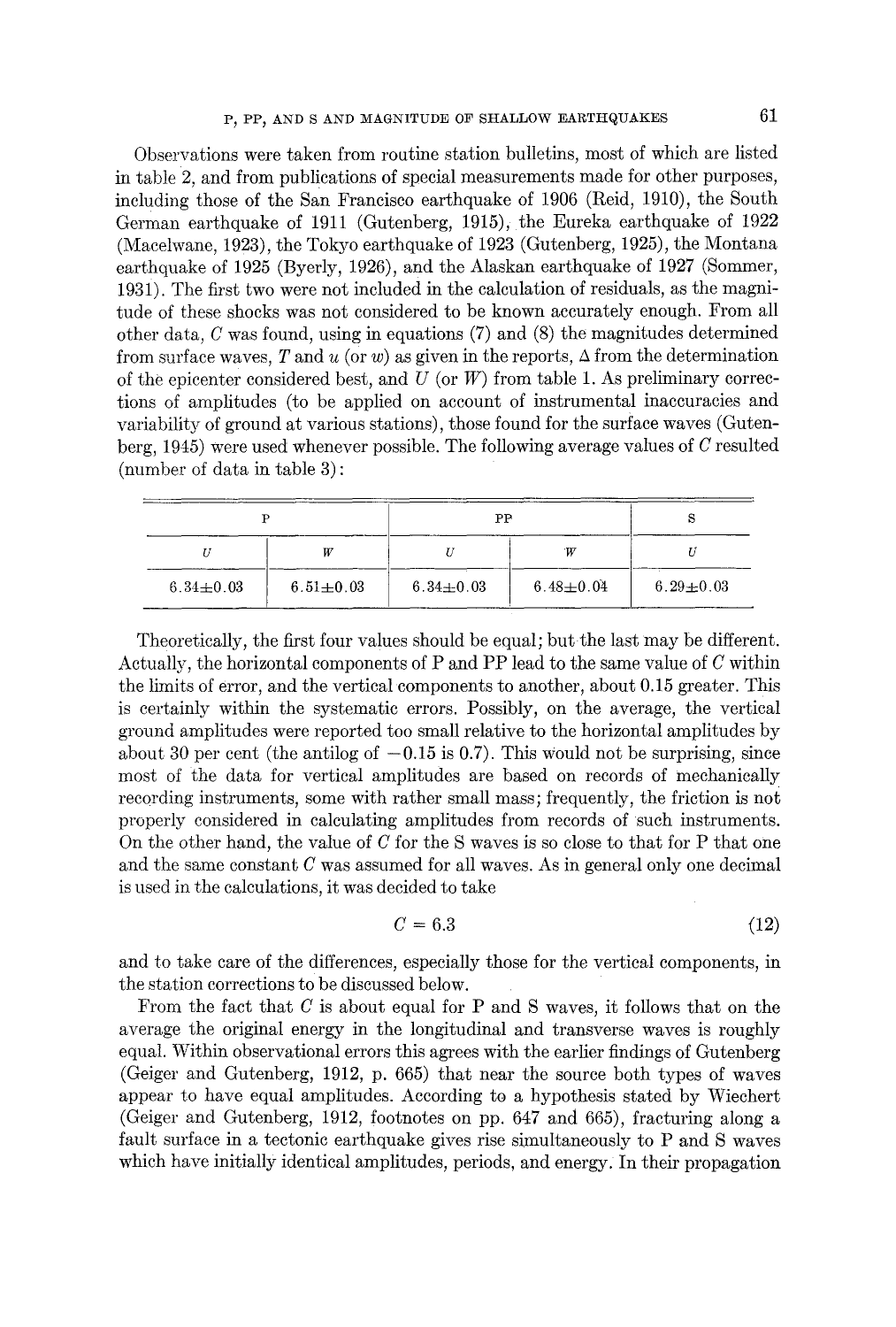both retain the same wave length, and thus their prevailing periods must be proportional to the reciprocals of the respective velocities (which would be about 1 : 1.8, in agreement with the observations).

The value of C may be calculated also from records of local shocks. Gutenberg (1944b, eq. 2) found that in southern California shocks of magnitude 5 the following equation holds for P waves at epicentral distances between  $50$  and  $500$  km.:

$$
\log b = 2.0 + \log U^* \tag{13}
$$

where  $b$  is the horizontal trace amplitude which would be recorded by a standard Wood-Anderson torsion seismograph (free period 0.8 see., magnification 2,800, nearcritical damping) in the azimuth toward the source;  $U^*$  is the expression U used in the present paper, but with  $di/d\Delta$  measured in radians per 100 km., and sin  $\Delta$  in the denominator of equation (2) replaced by  $\Delta$  in km. Consequently, we have

$$
\log U = \log U^* + \frac{1}{2} \log (180/\pi) - \frac{1}{2} \log (111/100) + \frac{1}{2} \log (20,000/\pi)
$$
  

$$
\log U = \log U^* + 2.76
$$
 (14)

Since the period of P is less than the free period of the instrument, for the horizontal  $ground$  displacement  $u$  in microns

$$
\log u = \log b - 0.45\tag{15}
$$

Introducing  $\log b$  and  $\log U^*$  in (13), we find

$$
\log U - \log u = 1.2
$$

and, with  $M = 5$ , from equation (8)

$$
Y = 6.2 \tag{16}
$$

The period of  $\overline{P}$  in a shock of magnitude 5 at an epicentral distance of 200 km. is approximately 0.5 sec., and from equation (7),  $C = 6.1$ . With the correction for P waves given by equation (17),  $C = 6.4$ . In any case, the findings based on P in the local shocks are in good agreement with the result  $C = 6.3$  from teleseismic data.

The ratio  $\overline{S}/\overline{P}$  as calculated from observations seems to vary somewhat. In southern California earthquakes, the average difference log  $\overline{S}$  - log  $\overline{P}$  is about 0.7 (Gutenberg, 1944b, table 4) ; however, in earthquakes originating on the Inglewood fault,  $\log \overline{S} - \log \overline{P}$  was between 1.0 and 1.2 in all the six shocks studied, while in all other shocks this difference was between 0.4 and 0.8. In the shocks of the first group several stations were near a nodal line for P waves (direction source-station nearly perpendicular to the fault), which may explain the relatively small P waves (Gutenberg, 1941); in such azimuths practically all the energy goes into the S waves. In the South German earthquakes of 1911 and 1913 (Gutenberg, 1915) the corresponding differences were between 0.2 and 0.8 (three stations in the first, five in the second), with an average of 0.6.

Theoretically, the ratio of  $S/P$  depends on T as well as U (eq. 7). If Poisson's Ratio does not change with depth in the granitic layer, the only quantity in equation (2) which differs for  $\overline{S}$  and  $\overline{P}$  is Q. In an  $\overline{S}H$  wave (which seems to have larger amplitudes than  $\overline{S}V$ ) log Q (and, consequently, log U) exceeds that for the horizontal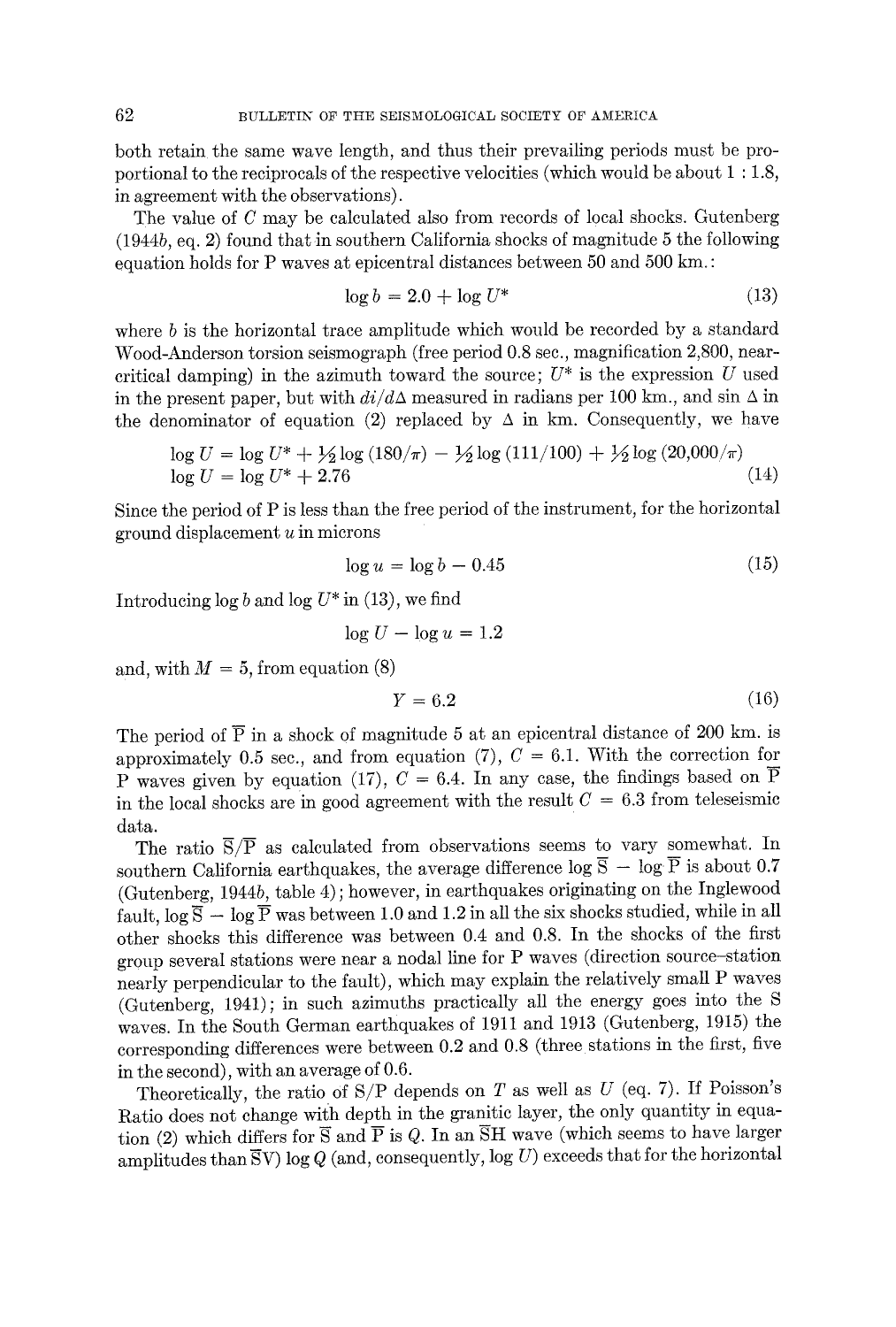component of  $\overline{P}$  by about 0.2 on the average. Periods of S have been found, on the average, to be nearly twice those of P. Therefore, for a shock in which originally the P and S waves have equal energy,  $\log \overline{S} - \log \overline{P}$  should be about 0.4 or 0.5. The actually observed values are on the average about 0.1 to 0.2 greater, which is within the limits of error; however, investigations of this relation are desirable. As a whole, the agreement between all available data from observations and the calculations (to a first approximation only) are better than should be expected.

From comparison between the average value of  $C$  for a given station and the general average of 6.3, station corrections can be calculated similar to those found for the maxima (Gutenberg, 1945, table 1). All data for P, PP, and S from the horizontal components were combined to form one correction, and the residuals for the vertical components of P and PP to form a second. Table 2 gives the results. The corrections found by using surface waves are added for comparison. For all, the largest negative corrections are for stations on unconsolidated water-saturated ground.

After application of the station corrections to the individually calculated values of C, the residuals relative to 6.3 were plotted as a function of the distance  $\Delta$  for all five groups. The respective residuals for the horizontal and vertical components agree within the limits of error, and for calculations of averages for small ranges of  $\Delta$  (2° to 5°, depending on the changes with  $\Delta$  on the plot and the number of observations available) all residuals, horizontal and vertical, for P were combined to one set, and similarly all for PP to another. The resulting corrections, using the calculated averages as well as the plotted data for P, PP, and S, are given in the last three columns of table 1. The corrections for PP correspond fairly well to those for P at half the distance.

P and PP are characterized by persistent negative corrections at their beginning in table 1 (thirty-two observations out of forty for distances between  $15^{\circ}$  and  $29^{\circ}$ in P). They indicate that the observed amplitudes are smaller than those calculated from the travel-time curve. The most likely reason for this is that it was incorrectly assumed that the travel-time curve is an uninterrupted straight line up to about  $\Delta = 15^{\circ}$ . However, there can be little doubt that in shallow shocks a shadow zone for P waves extends from about  $5^{\circ}$  to  $14^{\circ}$  or  $15^{\circ}$  with a focal point (caustic) at the end. This focal point must be slightly higher than the assumed straight line, giving for the following part of the curve a smaller  $di/d\Delta$  than that assumed in the calculation. Possibly a sudden increase in velocity causing the much-discussed *"20 °* discontinuity" (Byerly, 1926; Jeffreys, 1936, 1937; Gutenberg and Richter, 1939, p. 98) is also involved.

The most important corrections for the amplitudes of S are between  $60^{\circ}$  and  $80^{\circ}$ . The following are calculated corrections  $d$  of the values of  $U$  for  $S$  in table 1:

| $Distance, degrees. \ldots$          | 58–62 | 63–67 | 68–72 | 73–75  | 76–80  | 81-83 |
|--------------------------------------|-------|-------|-------|--------|--------|-------|
|                                      | 0.3   | 03    | O 05. | $-0.3$ | $-0.3$ | $-01$ |
| Standard error of $d_1, \ldots, d_n$ | 0 L   | 01    | 0. OG | 0 05   | 0.06   | 0.06  |
| Number of observations               | 13    | 41    | 19    |        | 32     | 30.   |

They indicate that at distances near  $60^{\circ}$  the travel-time curve of S is more curved than was assumed, and less curved near 75 °. A detailed discussion of these problems requires inclusion of more data and of special studies, including amplitude ratios.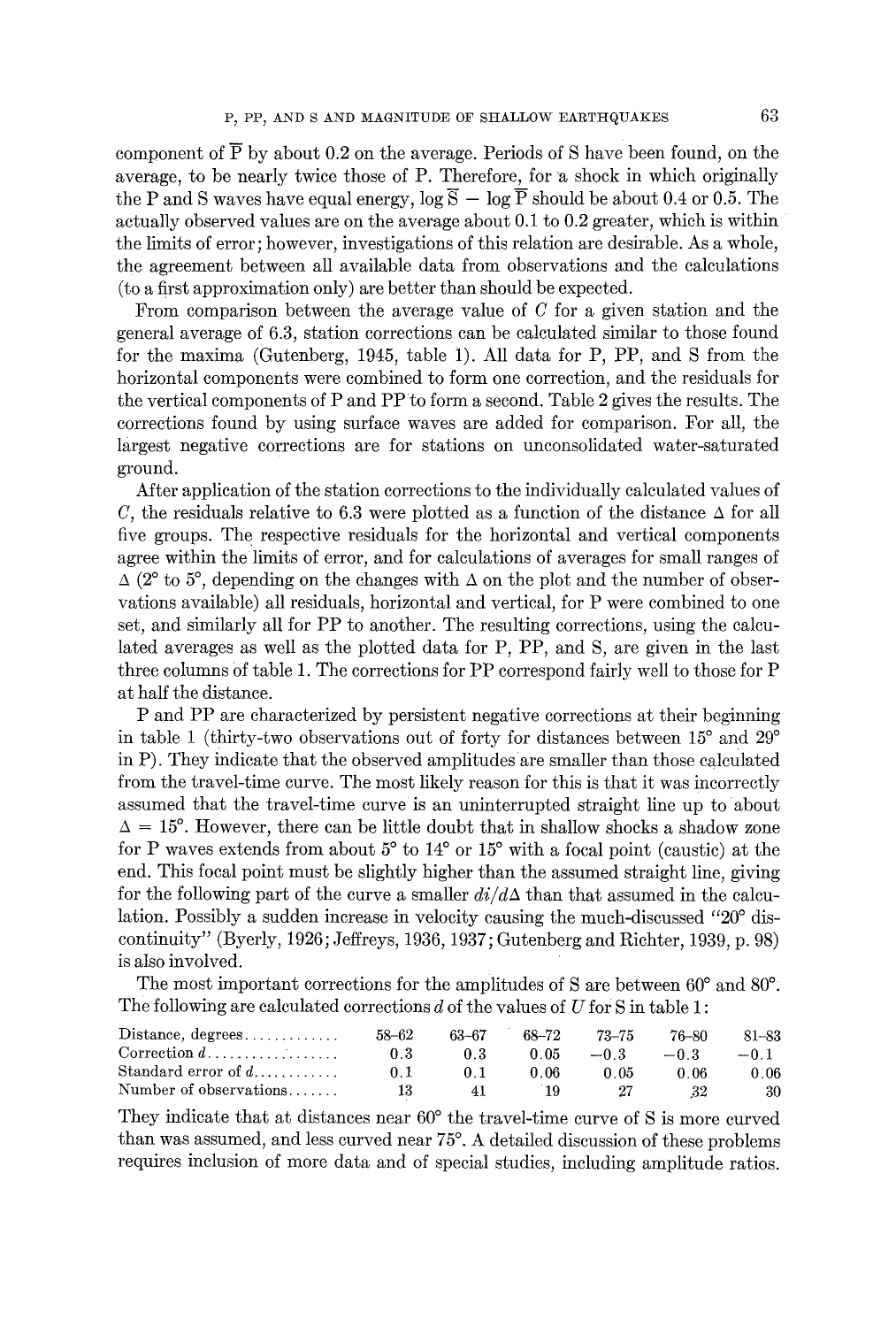# 64 BULLETIN OF THE SEISMOLOGICAL SOCIETY OF AMERICA

The next step is to investigate how far the residuals depend on the magnitude of the shocks. As there is no systematic difference between the residuals of P and PP, nor between their horizontal and their vertical components, all these residuals were

### TABLE 3

# IMPROVEMENT IN STANDARD ERRORS OF ONE DETERMINATION OF  $C$  on Applying Successive CORRECTIONS AS INDICATED IN THE TABLE

|                                                                         | Standard errors           |              |                  |      |                  |  |  |  |  |
|-------------------------------------------------------------------------|---------------------------|--------------|------------------|------|------------------|--|--|--|--|
| All data available                                                      |                           | $\mathbf{P}$ | PP               | S    |                  |  |  |  |  |
|                                                                         | $\boldsymbol{\mathit{u}}$ | w            | $\boldsymbol{u}$ | w    | $\boldsymbol{u}$ |  |  |  |  |
| Using $Y$ , equation $(6)$                                              | 0.45                      | 0.43         | 0.41             | 0.44 | 0.46             |  |  |  |  |
|                                                                         | 0.43                      | 0.41         | 0.41             | 0.40 | 0.41             |  |  |  |  |
| Added station correction                                                | 0.40                      | 0.40         | 0.38             | 0.38 | 0.40             |  |  |  |  |
| Added distance correction                                               | 0.37                      | 0.37         | 0.32             | 0.36 | 0.35             |  |  |  |  |
| All corrections applied, only special readings for four selected shocks |                           |              |                  |      |                  |  |  |  |  |
| Standard error, one observation                                         | 0.23                      | 0.33         | 0.24             | 0.21 | 0.27             |  |  |  |  |
| All corrections applied, only data from routine station bulletins       |                           |              |                  |      |                  |  |  |  |  |
| Standard error, one observation                                         | 0.42                      | 0.38         | 0.34             | 0.36 | 0.38             |  |  |  |  |
|                                                                         | Number of data            |              |                  |      |                  |  |  |  |  |
|                                                                         | $266$ ·                   | 151          | 158              | 100  | 283              |  |  |  |  |
|                                                                         | 96                        | 16           | 36               | 5    | 74               |  |  |  |  |
| $\text{Routine reports} \dots \dots \dots \dots \dots \dots \dots$      | 170                       | 135          | 122              | 95   | 209              |  |  |  |  |

#### $(u = horizontal, w = vertical component)$

combined. The following are the resulting average residuals, with number of data in parentheses:

| $\text{Magnitude} \dots \dots \dots \dots \dots \dots \dots \dots$ | 6.7 to 6.9 | $7.0\ {\rm to}\ 7.3$                             | 7.4 to 7.6 7.7 to 8.3 |
|--------------------------------------------------------------------|------------|--------------------------------------------------|-----------------------|
|                                                                    |            |                                                  |                       |
|                                                                    |            | $-0.08(18)$ $-0.02(175)$ $+0.06(48)$ $-0.07(42)$ |                       |

The plus sign means that the observed amplitudes are greater than the calculated. It appears that the reported amplitudes of P and PP increase slightly less with magnitude than is indicated by the simplified theory. To obtain more accurate results, all 675 residuals were analyzed by the method of least squares, supposing a form  $a + b$  ( $M - 7$ ). The resulting correction to the values calculated from equation (7) with  $C = 6.3$  is  $(0.03 \pm 0.02) - (0.15 \pm 0.04) (M - 7)$ . This gives  $C = 6.33 \pm 0.02$ , and a term  $-(0.25 \pm 0.04)$  ( $M-7$ ) instead of  $-0.1$  ( $M-7$ ). The difference is probably a result of the simplification of the theory, especially equation (5).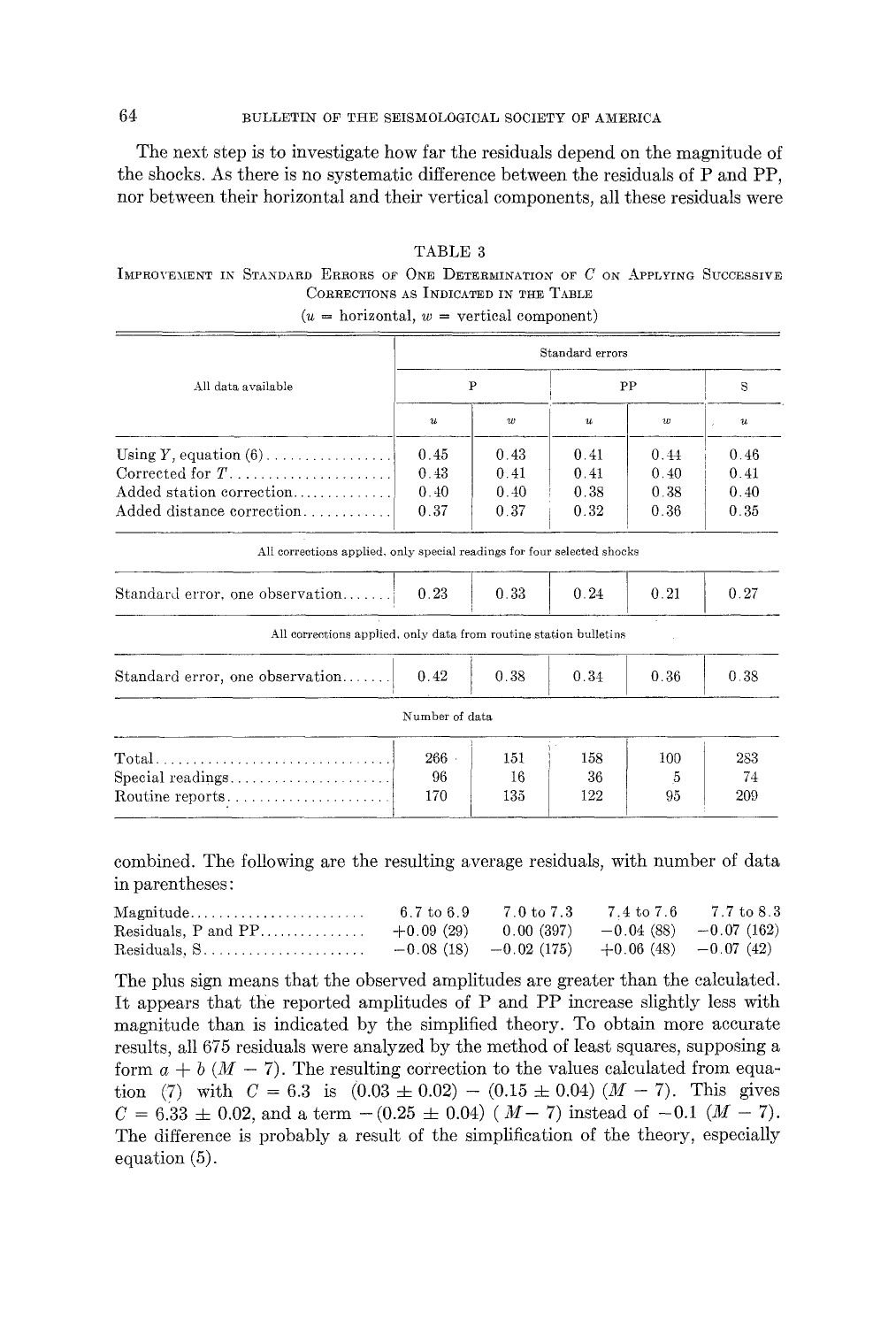| Δ                                                                                                           | 3          | $\overline{\mathbf{4}}$ | 5          | 6          | 7          | 8                                                                             | 9            | 10                                                                  | 11                                                                         | 12        | 13                              | 14         | 15                                       |
|-------------------------------------------------------------------------------------------------------------|------------|-------------------------|------------|------------|------------|-------------------------------------------------------------------------------|--------------|---------------------------------------------------------------------|----------------------------------------------------------------------------|-----------|---------------------------------|------------|------------------------------------------|
| P horizontal.<br>P vertical                                                                                 | 6.0<br>5.9 | 6.3<br>6.2              | 6.6<br>6.5 | 6.9<br>6.8 | 7:1<br>7.0 | 7.2<br>7.1                                                                    | 7.3<br>7.2   | 7.3<br>7.3                                                          | 7.4<br>7.3                                                                 | 7.4<br>73 | 7.4<br>7.3                      | 7.3<br>7.2 | 6.0<br>5.9                               |
|                                                                                                             |            |                         |            |            |            |                                                                               | $\mathbf{P}$ |                                                                     |                                                                            | PP        |                                 |            | S                                        |
|                                                                                                             |            | Δ                       |            |            |            | Horizontal                                                                    |              | Vertical                                                            | Horizontal                                                                 |           | Vertical                        | Horizontal |                                          |
|                                                                                                             |            |                         |            |            |            | 6.2<br>6.4<br>6.6<br>6.7<br>6.7                                               |              | 6.1<br>6.3<br>6.4<br>6.5<br>6.5                                     | $\cdots$<br>$\ldots$<br>$\ddotsc$<br>$\sim$ $\sim$<br>$\sim$ $\sim$ $\sim$ |           | $\cdots$<br>.<br>.<br>.<br>.    |            | 5.9<br>5.9<br>6.0<br>6.0<br>6.1          |
|                                                                                                             |            |                         |            |            |            | 6.8<br>6.8<br>6.9<br>6.9<br>6.9                                               |              | 6.6<br>6.6<br>6.7<br>6.7<br>6.7                                     | 7.0<br>7.0<br>7.0<br>7.0<br>6.9                                            |           | 6.8<br>6.8<br>6.8<br>6.8<br>6.7 |            | 6.2<br>63<br>6.4<br>6.5<br>6.6           |
|                                                                                                             |            |                         |            |            |            | 7.1<br>7.0<br>7.1<br>7.1<br>7.1                                               |              | 6.9<br>6.8<br>6.8<br>6.8<br>6.8                                     | 6.8<br>68<br>6.9<br>7.0<br>7.1                                             |           | 6.6<br>66<br>6.7<br>6.8<br>6.9  |            | 6.6<br>6.6<br>6.6<br>6.5<br>66           |
|                                                                                                             |            |                         |            |            |            | 7.1<br>7.1<br>7.2<br>7.1<br>7.2                                               |              | 6.8<br>6.9<br>6.9<br>6.8<br>6.8                                     | 7.2<br>7.3<br>7.3<br>7.3<br>7.2                                            |           | 7.0<br>7.0<br>7.1<br>7.1<br>7.0 |            | 6.7<br>6.8<br>6.9<br>7.0<br>$6.8\,$      |
|                                                                                                             |            |                         |            |            |            | 7.3<br>73<br>7.3<br>7.2<br>7.1                                                |              | 6.9<br>6.9<br>7.0<br>6.8<br>6.7                                     | 7.3<br>7.2<br>7.2<br>7.2<br>7.2                                            |           | 7.0<br>7.0<br>7.0<br>7.0<br>7.0 |            | 7.1<br>6.9<br>6.8<br>6.9<br>6.9          |
|                                                                                                             |            |                         |            |            |            | 7.3<br>7.4<br>7.5<br>7.5<br>7.3                                               |              | 6.8<br>6.9<br>7.0<br>7.0<br>6.8                                     | 7.5<br>7.4<br>7.4<br>7.4<br>7.3                                            |           | 7.3<br>7.2<br>7.2<br>7.1<br>7.0 |            | 7.0<br>6.9<br>6.8<br>69<br>7.0           |
|                                                                                                             |            |                         |            |            |            | 7.2<br>7.6<br>7.8<br>8.0<br>8.0                                               |              | 6.8<br>7.2<br>7.3<br>7.4<br>7.4                                     | 7.2<br>7.2<br>7.2<br>7.3<br>7.5                                            |           | 6.9<br>69<br>6.9<br>7.0<br>7.1  |            | 7.0<br>7.1<br>7.2<br>7.2<br>$7\,.2$      |
| $105-111. \ldots \ldots \ldots \ldots \ldots \ldots \ldots \ldots \ldots \ldots \ldots \ldots$<br>$118-125$ |            |                         |            |            |            | وأواد<br>$\ddots$<br>$\ddotsc$<br>$\ldots$                                    |              | .<br>$\ddotsc$<br>$\sim$ $\sim$ $\sim$<br>$\sim$ $\sim$ $\sim$      | 7.5<br>7.6<br>7.5<br>7.4<br>7.3                                            |           | 7.2<br>7.2<br>7.2<br>7.1<br>7.0 |            | $\cdots$<br>$\cdots$<br>.<br>.<br>لأنباء |
|                                                                                                             |            |                         |            |            |            | $\sim$ $\sim$ $\sim$<br>$\cdots$<br>$\sim$ .<br><br>.<br>$\ldots$<br>$\ldots$ |              | $\cdots$<br>$\sim 100$ .<br>$\sim 10^{-11}$<br>$\cdots$<br>$\cdots$ | 7.4<br>7.5<br>7.4<br>7.3<br>74                                             |           | 7.0<br>7.1<br>6.9<br>6.8<br>6.9 |            | .<br>.<br>$\cdots$<br>$\cdots$<br>.      |

 ${\tt TABLE}$  4  $\mathbf{r}$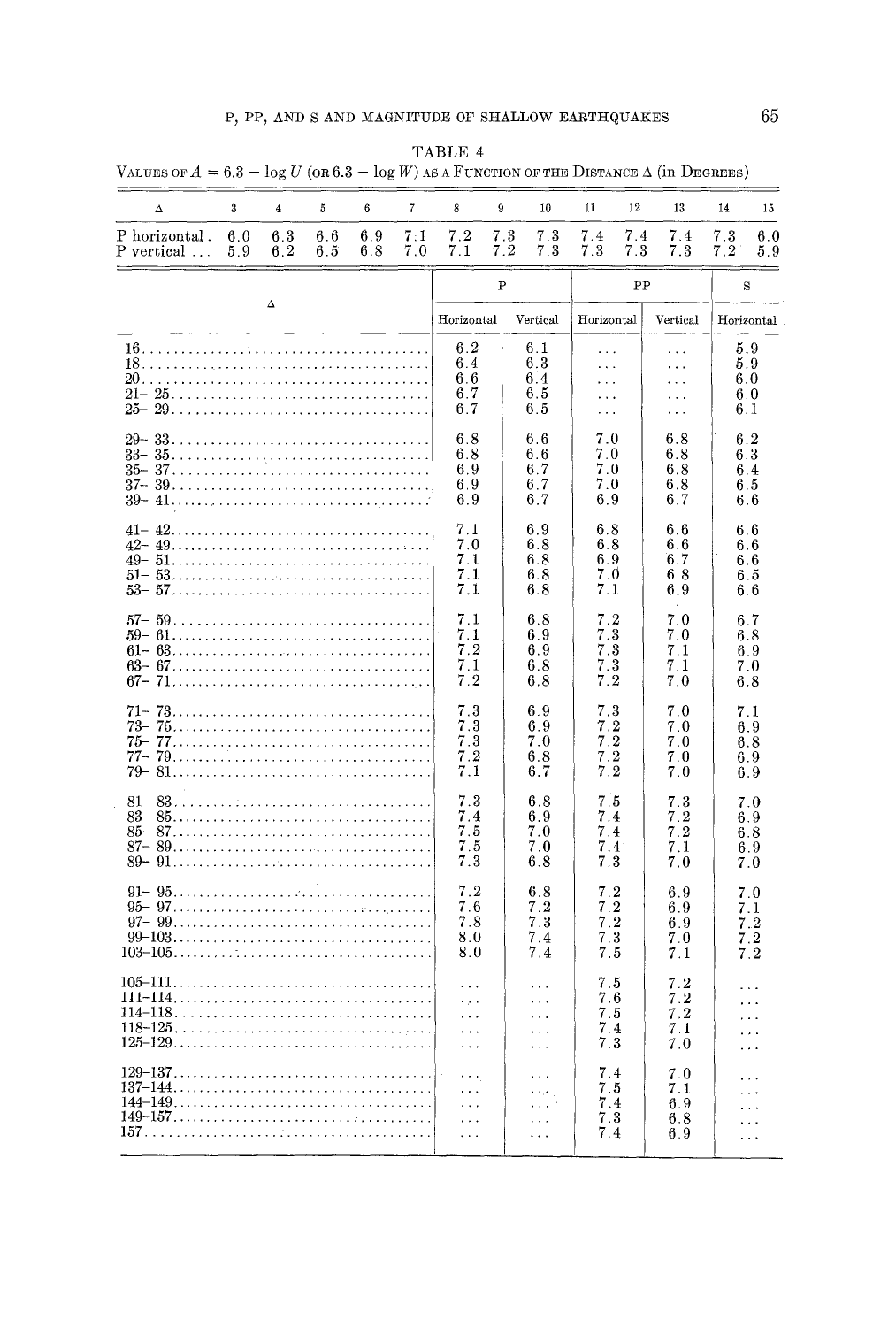There is no clear similar trend of the residuals of S. The method of least squares applied to the 283 residuals, proceeding exactly as for P, gives the correction

$$
(-0.01 \pm 0.03) - (0.04 \pm 0.06) (M - 7)
$$

and  $C = 6.29 \pm 0.03$ , with  $-(0.14 \pm 0.06)$  as coefficient of  $(M - 7)$ .

For practical purposes, at present it seems best to use equation (7) in the determination of magnitudes, except for P and PP in shocks below magnitude  $6\frac{1}{2}$  or over  $7\frac{1}{2}$  where equation (7) should be replaced tentatively by

$$
C = Y - \frac{1}{4}(M - 7) + \log T \tag{17}
$$

Table 3 gives a summary of the standard errors for one observation which were encountered during the various steps of the calculations (not including corrections for M in P and PP). They contain errors in the determination of the magnitude  $M$ , the distance  $\Delta$  and its function U, and the period T, aside from those in the reported amplitudes. The last two groups of the table show that one reading based on a special study of original seismograms in the four shocks mentioned should have been given about twice the weight of a routine reading reported in a station bulletin. However, this is not generally true for any one special original reading, for in the four shocks with special readings the distances were much better determined than for a shock used in routine, and many more data for the maximum amplitudes were available to find magnitudes for these four shocks. Based on the present investigation, it is the judgment of the author that the combined use of two well-recorded body waves out of the three discussed here will give about the same accuracy in the resulting magnitude as the use of the maximum of surface waves with a period of about 20 seconds.

Table 4 gives  $A = 6.3 - \log U$  (or 6.3 -  $\log W$ ) as a function of  $\Delta$ . For distances between  $6^{\circ}$  and  $15^{\circ}$ , P and S are very small; P is generally recorded only in shocks of magnitude 7 or more; S rarely if ever can be identified with confidence. The figures given at the beginning of table 4 are based on data from southern California earthquakes (Gutenberg, 1944b), original records of the Montana earthquakes of October 19 and 31 (G.C.T.), 1935, at stations of the Pasadena group, data discussed by Gutenberg (1926), and a few other shocks; they are less accurate than those for  $\Delta > 18^{\circ}$  and depend more on the depth of focus. The values of A in table 4 together with the observed ground amplitudes in microns (total horizontal  $u$ , vertical  $w$ , considering the station corrections given in table 2) and their periods  $T$  give the magnitude  $M$  of shallow shocks from equation  $(9)$ :

$$
M = A + 0.1 (M - 7) - \log T + \log u \text{ (or } \log w \text{)}
$$
 (18)

with a tentative additional correction of  $+$  0.1 ( $M - 7$ ) for all longitudinal waves in great shocks or shocks of magnitude less than  $6\frac{1}{2}$ .

In investigating the seismicity of the earth, Gutenberg and Richter (1941, p. 2) set up arbitrary classes for shallow shocks as follows: class e, shocks for which P, in general, is not reported beyond' 10°; class d, to about 45°; class *c,* to about 90°; class *b,* at all stations. Empirically these classes were identified with the following corresponding ranges of magnitude:

Class   
*M*......... 
$$
7-7.7
$$
  $6-7$   $5.3-6$   $5.3$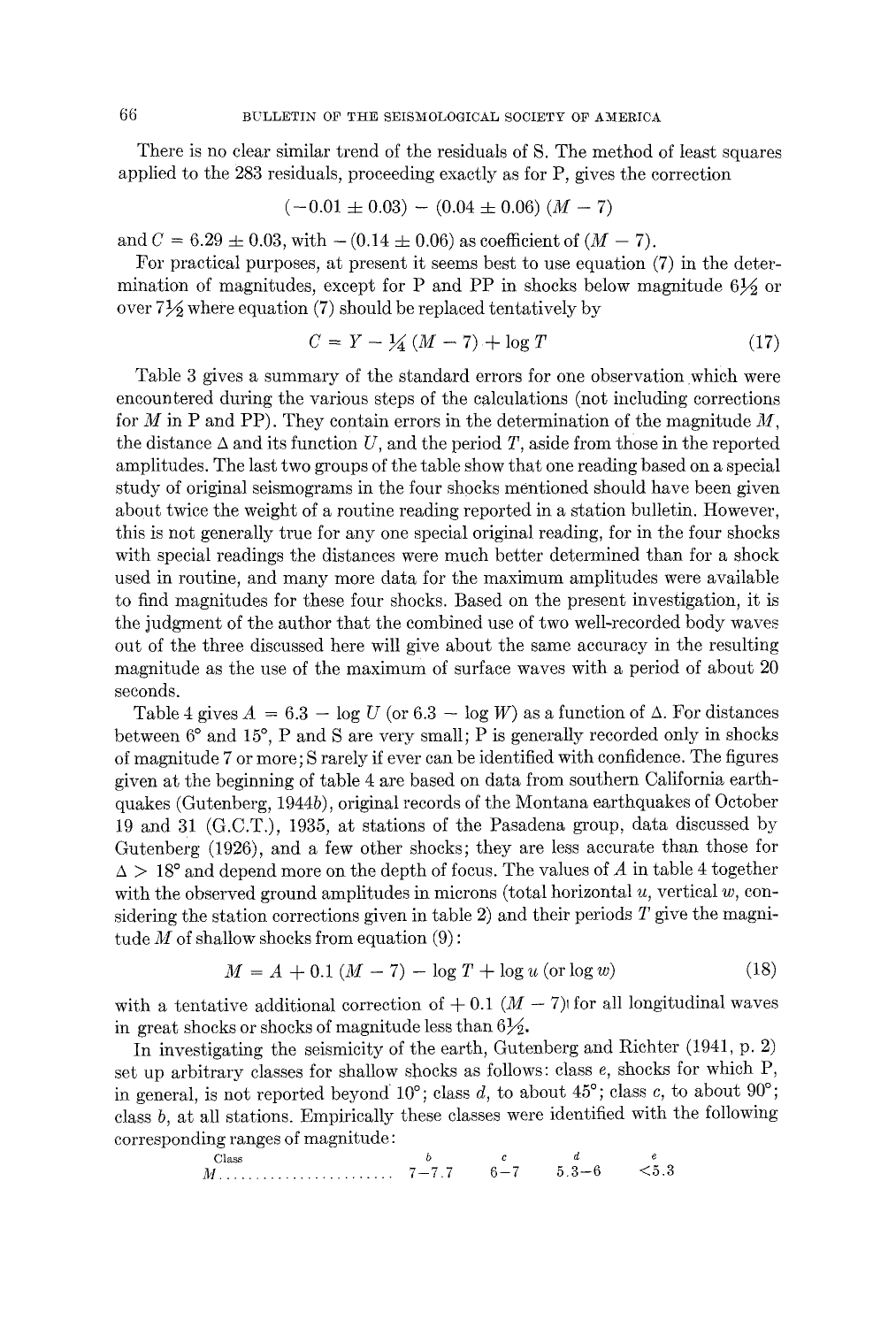These values can now be calculated. The average period of P waves in teleseisms is about 4 to 6 seconds; the instrumental magnification for waves with these periods at most stations (which were used in estimating  $M$ ) is about 100 to 150; the minimum ground amplitude of a  $P$  wave for which the time is regularly reported is about  $\frac{1}{2}$  micron (corresponding to range of the trace amplitude of 0.1 mm.). Introducing these values in equation (18), we find approximately  $M = A - 1$  for the minimum magnitude for which P waves are generally reported. For shocks of class  $d, A$ depends appreciably on the distance of the nearest stations (table 4); if stations with distances near  $16^{\circ}$  are available, M may be as small as 5; if the nearest stations beyond  $\Delta = 14^{\circ}$  are at a distance of 20° or more, M must be at least 5 $\frac{3}{4}$ . For a shock with P recorded generally beyond  $45^{\circ}$ , A is greater than 7 and M must be at least 6. For shocks with P generally recorded at distances out to the limit of its occurrence A is 8 and M must be at least 7. All calculated values agree with the empirical results.

It would be very desirable to compare for a number of shocks the magnitude as determined by the original method of Richter from records of near-by stations in southern California with values calculated from P, PP, or S waves at distant stations, using equation (18). Unfortunately, in general either the shocks are too small to record with P and S at distant stations, or too large to furnish a complete record at the near-by stations. The only useful instances of this kind were as follows. The Long Beach earthquake of March 11, 1933 (G.C.T.), was recorded at La Paz  $(\Delta = 69^{\circ})$  with a horizontal ground amplitude of 4 microns in the S wave  $(T = 10^{\circ})$ sec.). This gives  $M = 6.5$  as compared with 6.3 from some of the California stations. The ground movements produced by the Imperial Valley earthquake of May 18, 1940, were reported by La Paz as follows: P vertical 2 microns  $(T = 4)$  and also 5  $(T = 7)$ ; PP vertical  $1\frac{1}{2}(T = 8)$  and S horizontal 2  $(T = 13)$ ; the magnitudes calculated from these are, respectively, 6.8; 6.8; 6.7 and 6.4. California stations gave an average of 6.7. The earthquake of December 31, 1934, had too large amplitudes on all near-by torsion seismographs to be completely recorded; the Pasadena strongmotion seismograph showed a trace maximum of  $6 \text{ mm}$ , corresponding to a magnitude of 7.2; surface waves at distant stations gave 7.0, and six amplitudes of P, PP, and S at La Paz, Jena, and Cartuja gave  $7.0 \pm 0.2$ .

The amplitudes of P, PP, and S cannot be used in the determination of the magnitude of intermediate or deep shocks without additional definition and further investigations (which are now in progress). However, they give better results than the use of surface-wave amplitudes when the depth of focus is between about 30 and 70 kin. An example is the South German earthquake of 1911 (Gutenberg, 1915): From the radius of the area of perceptibility and the maximum intensity, Gutenberg and Richter (1942, p. 181) found the logarithm of the energy in ergs to be 22; for a shallow shock this would correspond to a magnitude of  $6\frac{1}{2}$  (eq. 4). On the other hand, the surface waves recorded at Pulkovo and Baku gave a magnitude of only 5.5 and 5.2, respectively, which is definitely too small for this shock. Amplitudes of P at six stations, using the approximate values for log  $U$  at distances between 262 and 462 km., as well as P at Baku ( $\Delta = 30^{\circ}$ ), give  $M = 6.3 \pm 0.2$ .

Amplitudes of P, PP, and S may also be useful in the determination of the magnitude of great shocks, when the maxima of the surface waves are too large to be fully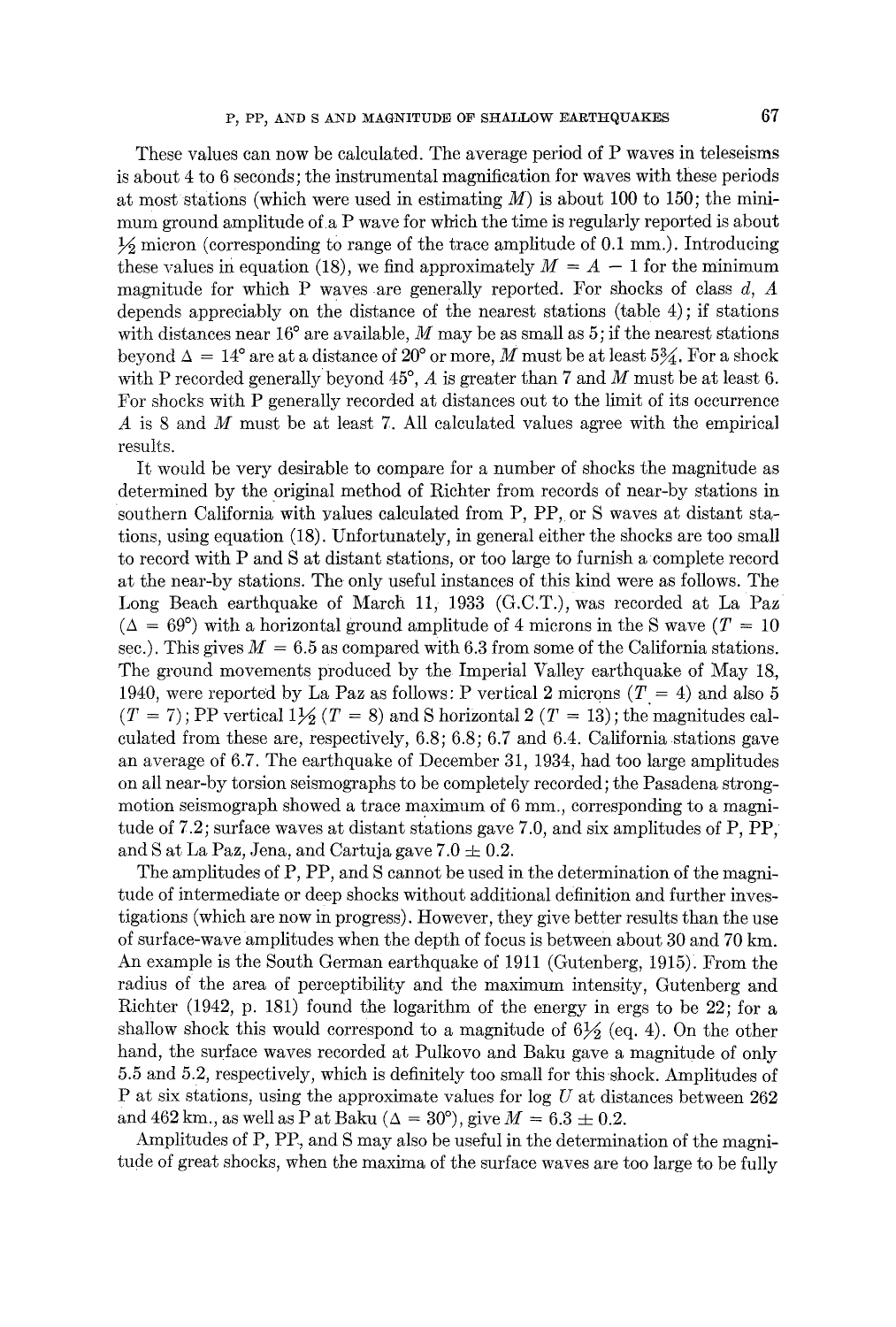recorded. In such instances the maximum of P, PP, or S should be used. Readings from the reproduced seismograms of the San Francisco earthquake of 1906 gave the following results (five stations each for P, PP, and S; P and PP corrected as indicated by eq. 17) :

*P PP S* Maximum L Calculated magnitude .........  $8.3 \pm 0.1$   $8.4 \pm 0.1$   $8.2 \pm 0.1$   $8\frac{1}{4}$ 

For the Kansu earthquake of December 16, 1920, seismograms published by Hecker and Sieberg at Jena, 1921, lead to the following magnitudes: from P (four stations),  $8.3 \pm 0.1$ ; from two values of PP, 8.3; from eight values of S,  $8.3 \pm 0.1$ . The surface waves gave  $8\frac{1}{2}$ . The agreement supports the preference of equation (17) over equation (7) for longitudinal waves in great earthquakes.

The author is grateful to Dr. C. F. Richter and to Mr. H. O. Wood for valuable criticism.

## **SUMMARY**

It is found that the absorption coefficient for longitudinal and transverse waves in the mantle of the earth as well as for longitudinal waves through the core is 0.00012 per km. In the average shallow earthquake about equal amounts of energy go into longitudinal and transverse waves. Equation (18), together with tables 2 and 4, permits the calculation of the magnitude of a shallow earthquake from the amplitudes of P, PP, or S.